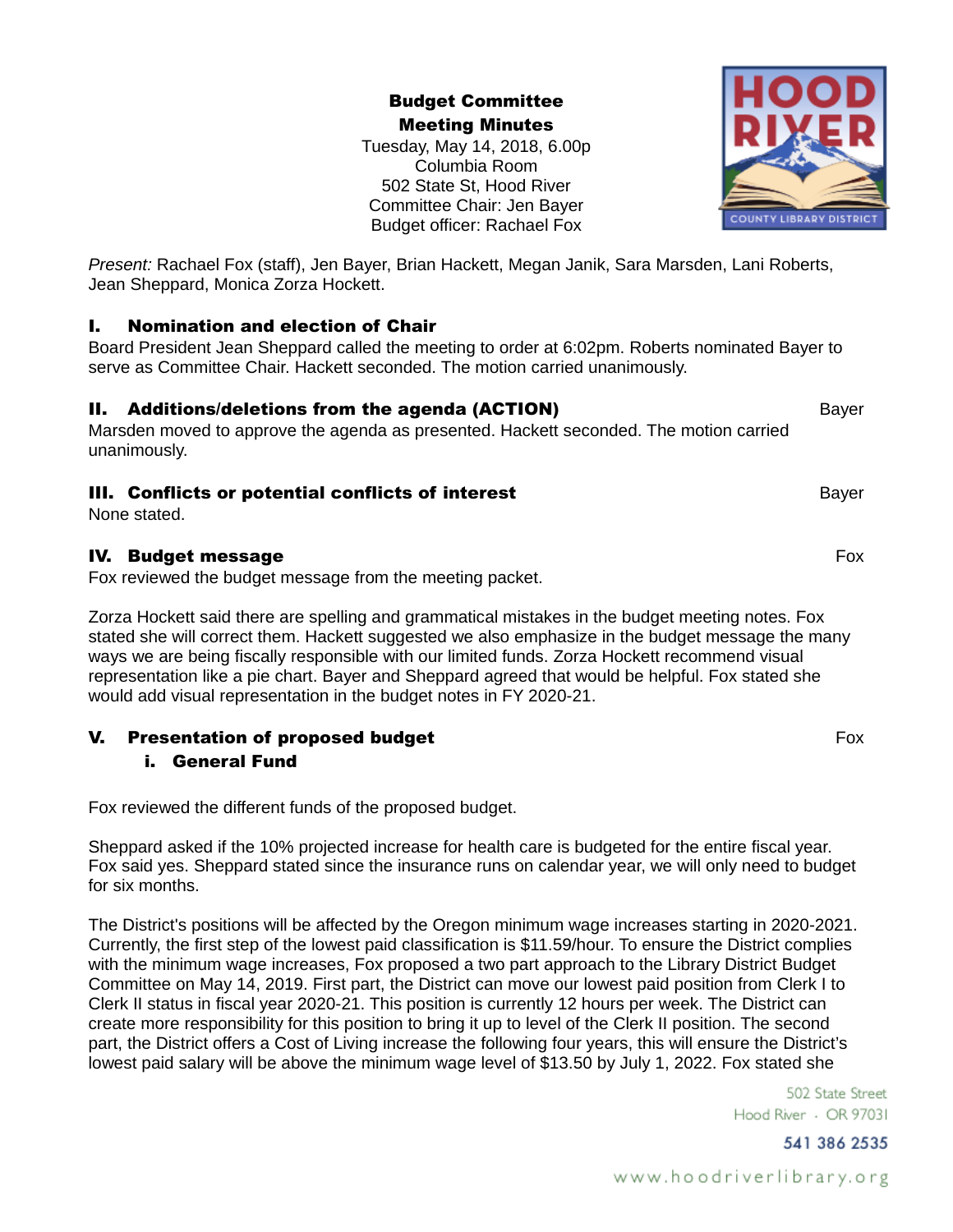thought this was the most fiscally responsible strategy.

Sheppard suggested we should not eliminate the Clerk I position. Sheppard recommended exploring a training position, which might be under minimum wage for a person with no experience. Fox stated she will explore the option.

Fox went through each line item in the General Fund budget.

Zorza Hockett asked if we are still experiencing issues with the HVAC and she thought we were addressing the high cost. Fox stated former Library Director Buzzy Nielsen had switched to a new company but we still have issues with failed compressors. Fox stated she hoped the new company will be able to identify and solve the issues.

Zorza Hockett asked why the internet costs have decreased. Fox stated we do not have to pay for internet service in the new Cascade Locks Library. Last fiscal year, Fox budgeted for internet service in the Cascade Locks Libary.

Zorza Hockett and Bayer expressed the information provided in line 30-Collection Development is confusing. Fox stated she will rewrite the content. Most of the physical materials are purchased with funds from the General Fund. The Library Foundation funds electronic resources and the Friends of the Library funds a portion of the adult audiobook collection.

Zorza Hockett asked if Onstott still performed the audit. Fox stated Onstott provides our accounting services and Pauly Rogers and Co. perform our audit.

Zorza Hockett asked why there iss a decrease in cost of Janitorial Services. Fox stated the company has not raised their rates as anticipated.

Zorza Hockett inquired about the length of the lease for the new copier. Fox stated 60 months.

Bayer mentioned the content was confusing in line 48- Programs. Fox stated she would correct the content to make it clear.

Zorza Hockett stated we should budget for warmer than anticipated summers. Fox stated there is ample funds for colder or warmer seasons and would add the information regarding warmer seasons to the budget notes.

Fox noted a correction in line 62–Transfer to the Capital Equipment Reserve. It should be \$43,000 instead of \$35,000.

### ii. Capital Equipment Reserve Fund

Fox noted the proposed projects for the Capital Equipment Reserve Fund: Restoration to the front entrance of the Hood River building and replace the damaged light pole in the Georgiana Smith Memorial Gardens.

Bayer mentioned she liked the layout of projected replacement costs for large projects and appreciated we are planning ahead.

Hackett asked if Fox thought \$20,000 would be sufficient to save each year moving forward. Fox stated at this point, she did think it was sufficient but would address it further next fiscal year after she has more information regarding cost estimates for the projects.